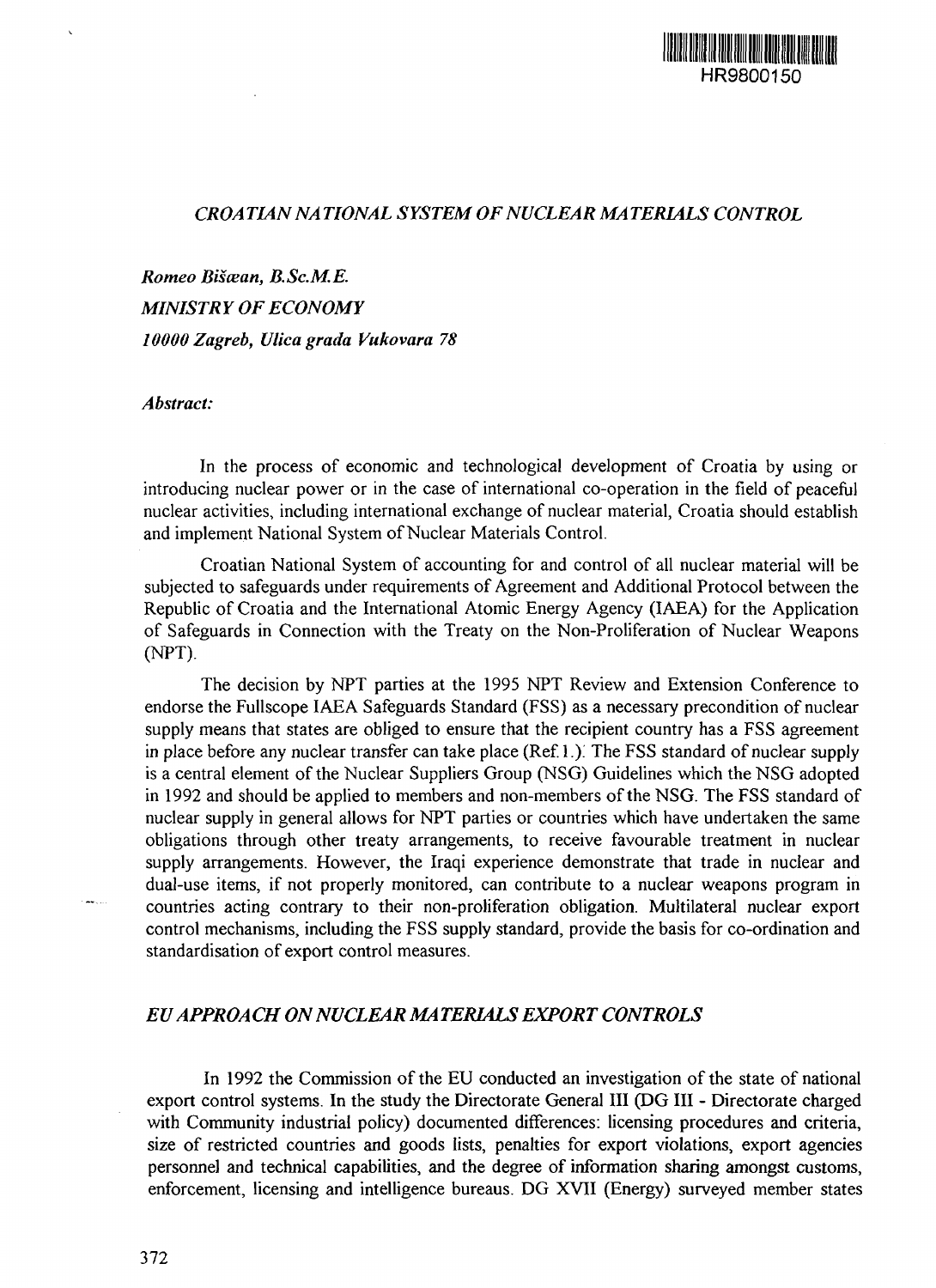nuclear control lists. As all EU members were Nuclear Suppliers Group (NSG) identical lists were to be expected. The survey revealed extraordinary variances. The French list revealed the absence of fourteen items from a complete list of seventy-two, Belgium lacked twenty and Spain twenty-four.

The Commission concluded that if possible sources of diversion were to be eliminated and if equal competitive conditions were to be ensured, some of the elements which make up an export control system would need to be harmonised between member states in order to insure that each national control system was equally effective. The Commission submitted a proposal to the Council of the European Union on harmonising elements of national systems of control. The proposal was strictly limited to what is necessary at the Community level to meet essential requirements for the completion of the international market. Arms exports would not be included in the proposed system. The system would therefore address only trade in dual-use goods. On the basis of proposal the Council adopted a system of dual-use goods export controls consisting of two legal pillars:

#### I. Council Decision No 94/924/CFSP

Joint action adopted by the Council on the basis of article J3 of the Treaty on European Union is designed to protect member states essential security interests and to meet their international commitments. It establishes five lists:

Annex 1: contains a common list of dual-use goods which are subject to control when exported from the EU;

Annex 2: provides a non-exhaustive list of destinations to which simplified formalities can be used; it remains at the discretion of the member state to issue a licence or not;

Annex 3: provides a list of guidelines which will be taken into account by member states in making licensing decisions;

Annex 4: establishes a list of dual-use goods for which intra-Community trade remains subject to individual or global authorisations (items include especially designed or prepared nuclear goods and components;

Annex 5: lists some dual-use goods for which some member states will continue to requests for individual authorisation when the good in question is dispatched from one EU state to another.

## II. Council Regulation (EC) No 3381/94

An EU Regulation is legislation which has general effect and is directly applicable in the member states. The key element of the Regulation is that for all dual-use goods listed in Annex 1 a license is required for exports from the EU. The responsibility for authorising such exports will remain with the competent national authorities. A license granted by the national authority is valid throughout the EU.

The Regulations contains numerous provisions addressing specific details regarding further policy harmonisation and interpretation. The Regulation provides for a transitional period, which will be re-examined within three years from the date of entry into force (July 1998), during which the member states are committed to exchanging information and cooperation closely whenever necessary in order to minimise the risk of diversion. The Regulation also stipulates the exercise "catch-all" provision. Regarding the transfer of certain nuclear items within the Community, the Regulation recognises the validity of the so-called Dublin declaration.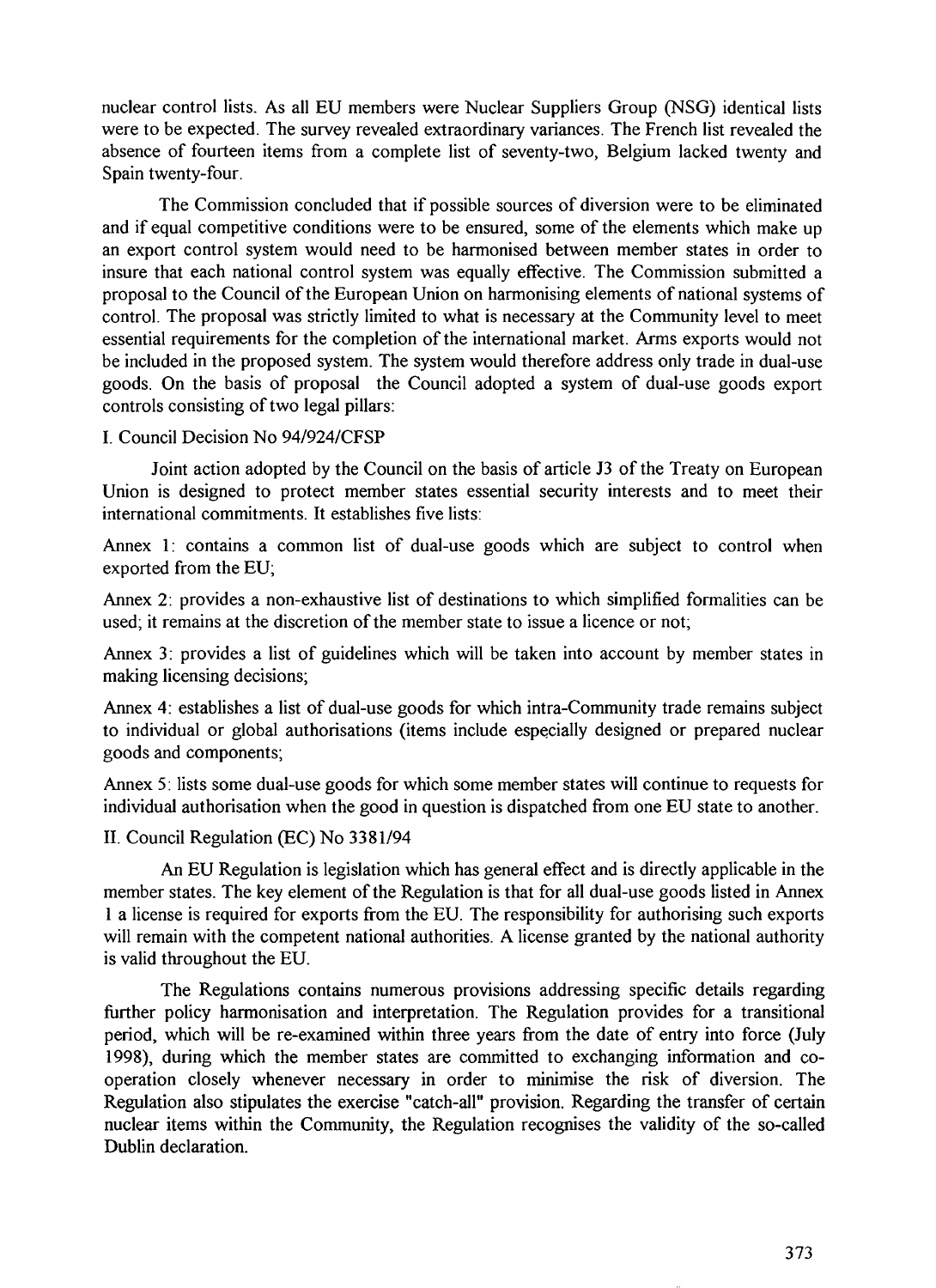## *APPRO A CH IN THE REPUBLIC OF CROA TIA*

Nuclear materials control system in the Republic of Croatia is based on the IAEA approach. According to the international agreements and national legislation Republic of Croatia shall establish and maintain a system of accounting for and control of all nuclear material subject to safeguards under Agreement between RC and IAEA for the Application of Safeguards in Connection with the Treaty on the Non-Proliferation of Nuclear Weapons. Furthermore, after signing of Additional Protocol to the Agreement, Croatia will implement Full Scope Safeguards System according to requirements for all activities and specified equipment and non-nuclear material listed in Model Protocol Annex 1 and Annex 2 (INFCIRC 540).

In the scope of international agreements the Republic of Croatia adopted (Act of 1993) the Former Yugoslav Act on the Treaty on the Non-Proliferation of Nuclear Weapons (Act of 1970), signed and ratified (Act of 1994) the Agreement between RC and IAEA for the Application of Safeguards in Connection with the Treaty on the Non-Proliferation on Nuclear Weapons and signed and ratified (Act of 1995) the Convention on Nuclear Safety (Vienna 1994). Also, the Republic of Croatia adopted (Act of 1993) the Former Yugoslav Act on the Convention on the Physical Protection of Nuclear Material (Act of 1985)

On the IAEA General Assembly session in the September of the 1997 Republic of Croatia issued Statement to be ready for process of signing Additional Protocol to the Agreement for the Application of Safeguards in Connection with the Treaty on the Non-Proliferation on Nuclear Weapons.

In the scope of national legislation the Republic of Croatia adopted (Act of 1991) the Former Yugoslav Act on Radiological Protection and the Safe Use of Nuclear Energy (Act of 1984) and Croatian Act on Ionising Radiation Protection and Nuclear Plants and Facilities Safety Measures (Act of 1981). The New Nuclear Safety Law is not finalised yet. Codes, regulations and standards for safeguards and physical protection measures for nuclear material should be prepared and issued after.

In this moment there is no nuclear facilities in the territory of the Republic of Croatia, neither nuclear material nor dual-use equipment have been reported to the IAEA for import or export control. Accounting and licensing of nuclear material is in the scope of Ministry of Economy. In the progress is feasibility study untitled "Nuclear Materials Control" which objectives are to present situation on nuclear materials control in the Republic of Croatia in correlation to international requirements adopted by signed and ratified agreements, in addition to prepare basic documentation in order to follow up process of accession to the international agreement untitled "Protocol Additional to the Agreement between the Republic of Croatia and the International Atomic Energy Agency for the Application of Safeguards in Connection with the Treaty on the Non-Proliferation of Nuclear Weapons" notified by IAEA to the Resident Representative to the Permanent Mission of the Republic of Croatia in Vienna at the end of the year 1997 (Ref.2). Measures provided for in the Additional Protocol to safeguards agreements include:

- Information about, and inspector access to, all aspects of nuclear **fuel** cycles, from uranium mines to nuclear waste and locations where nuclear material intended for non-nuclear uses is present;

- Information on, and inspector access to, all buildings on a nuclear site;